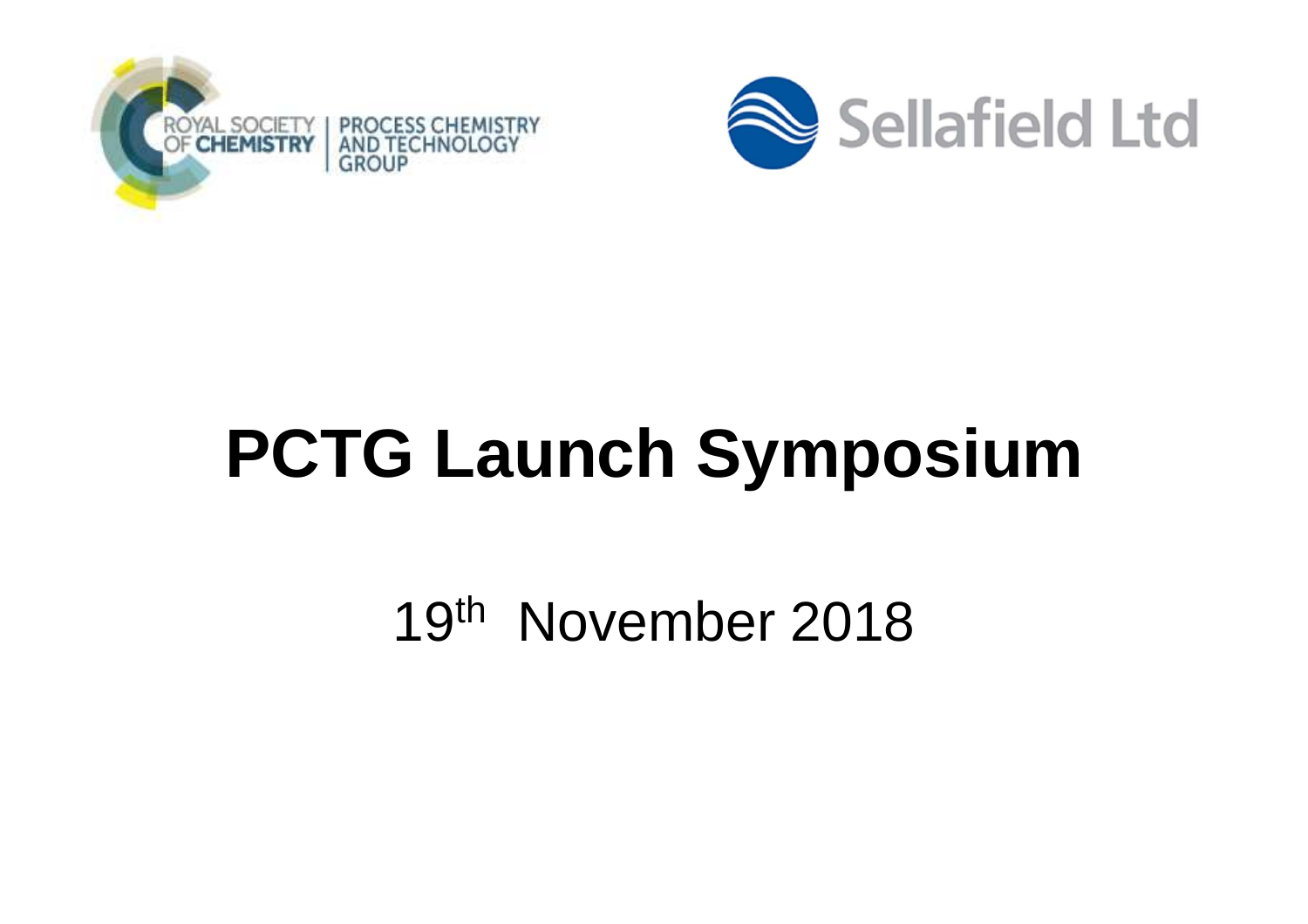



### Key Challenges at Sellafield

#### Royal Society of ChemistryProcess Chemistry and Technology Group

#### Carl Steele PhD BSc CChem FRSC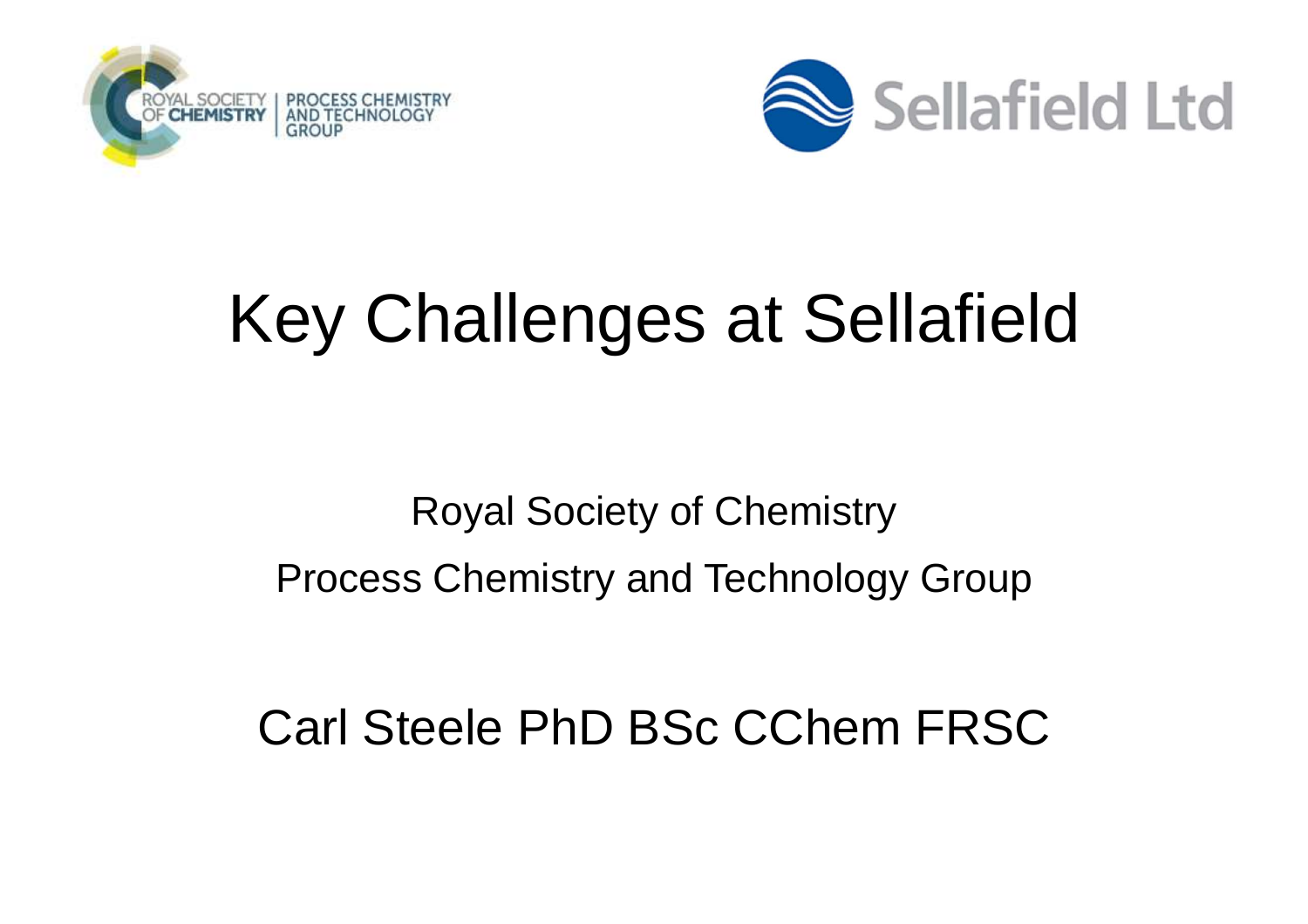## Sellafield

The world's most complex and compact nuclear facility

- In excess of 2600 buildings and 290 active facilities dating from 1940s to present day
	- 1 million m3 concrete above ground,
	- 1 million m3 concrete below ground
	- 37km road, 15km railway, 120km sewers and 65km water pipes
- Employs around 11,000 at Sellafield and its Warrington office

Further 5,000 employed through the supply chain

Costs £2bn per year to operate



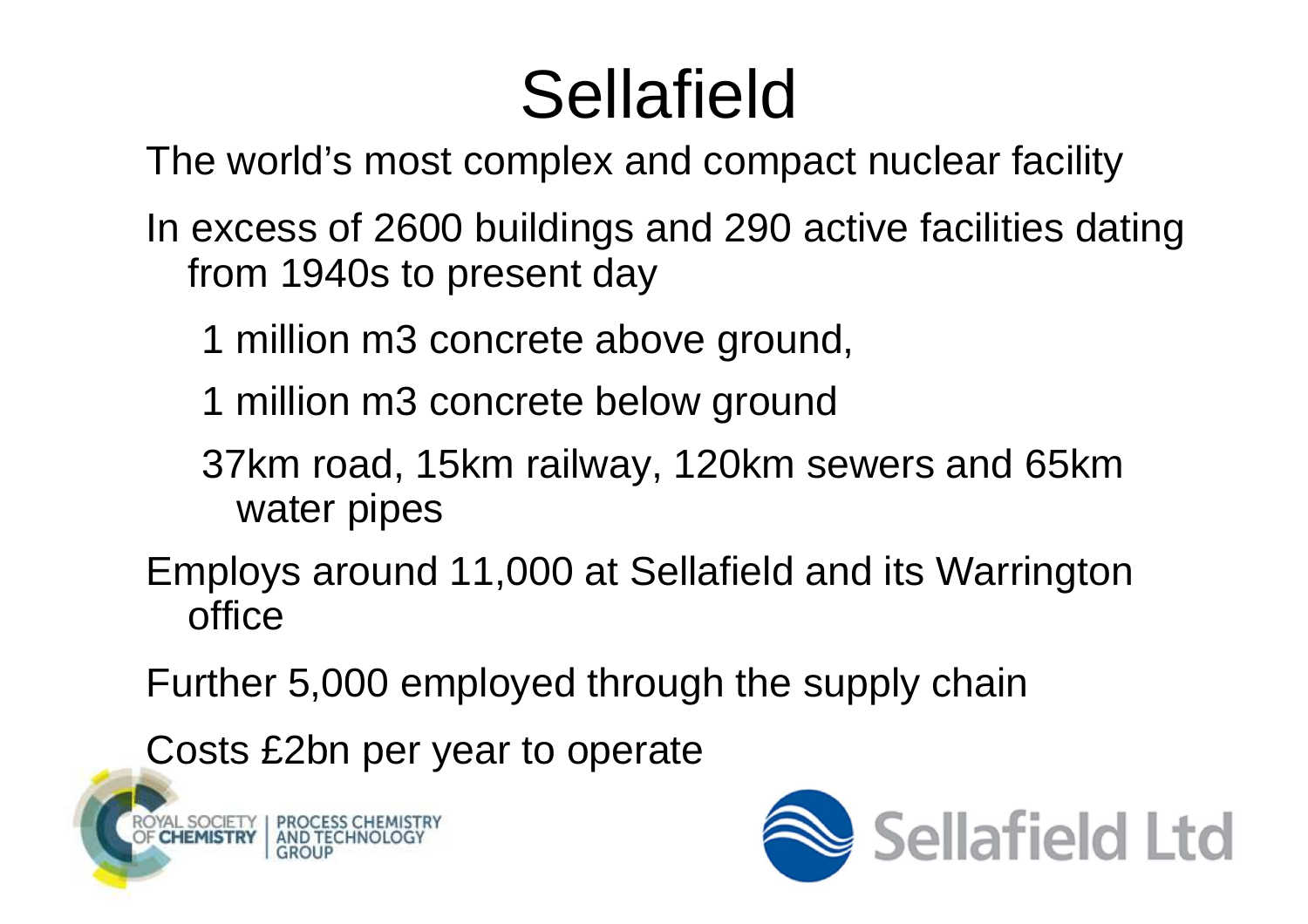#### Sellafield Operations





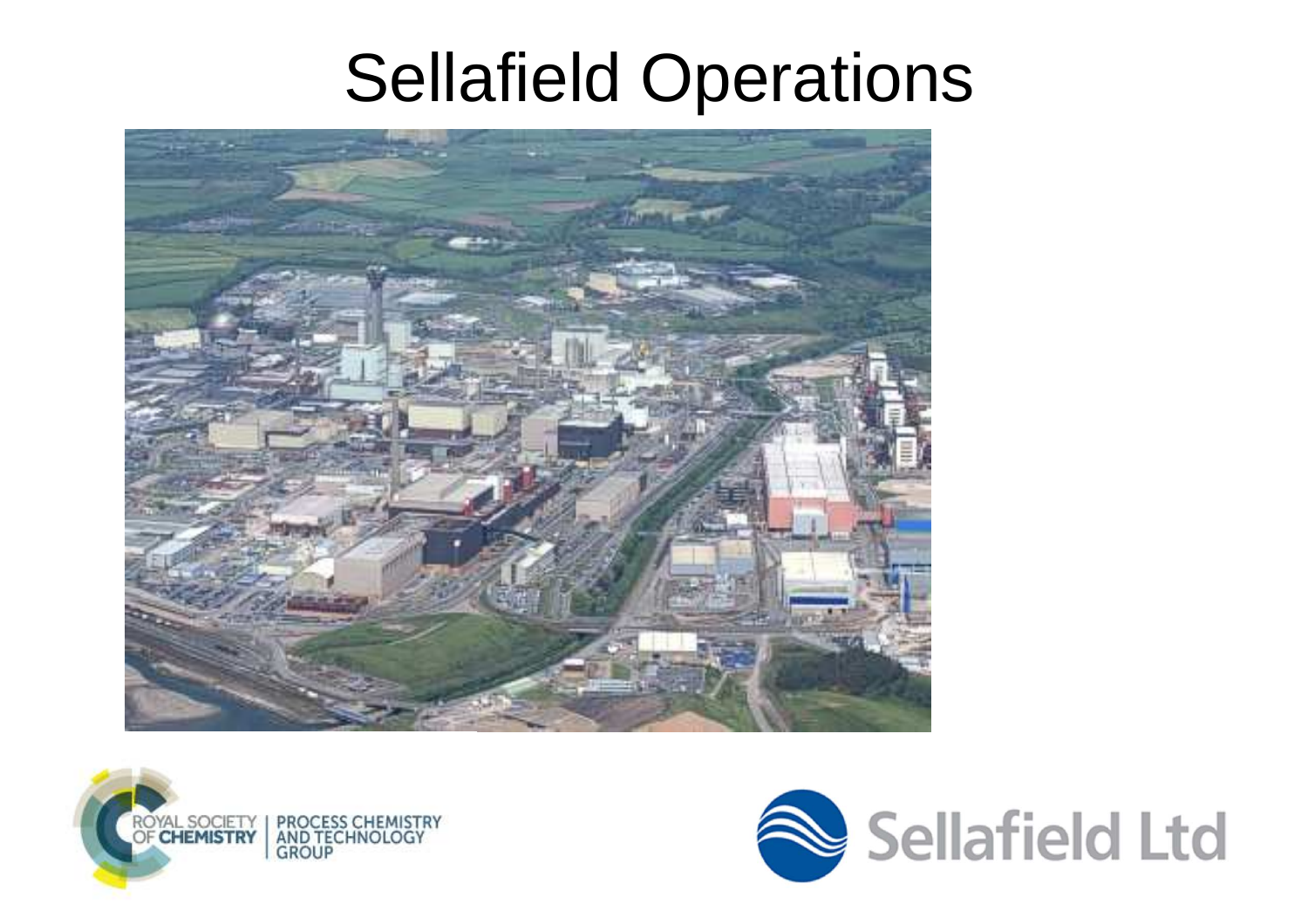#### Calder Hall Nuclear Reactor





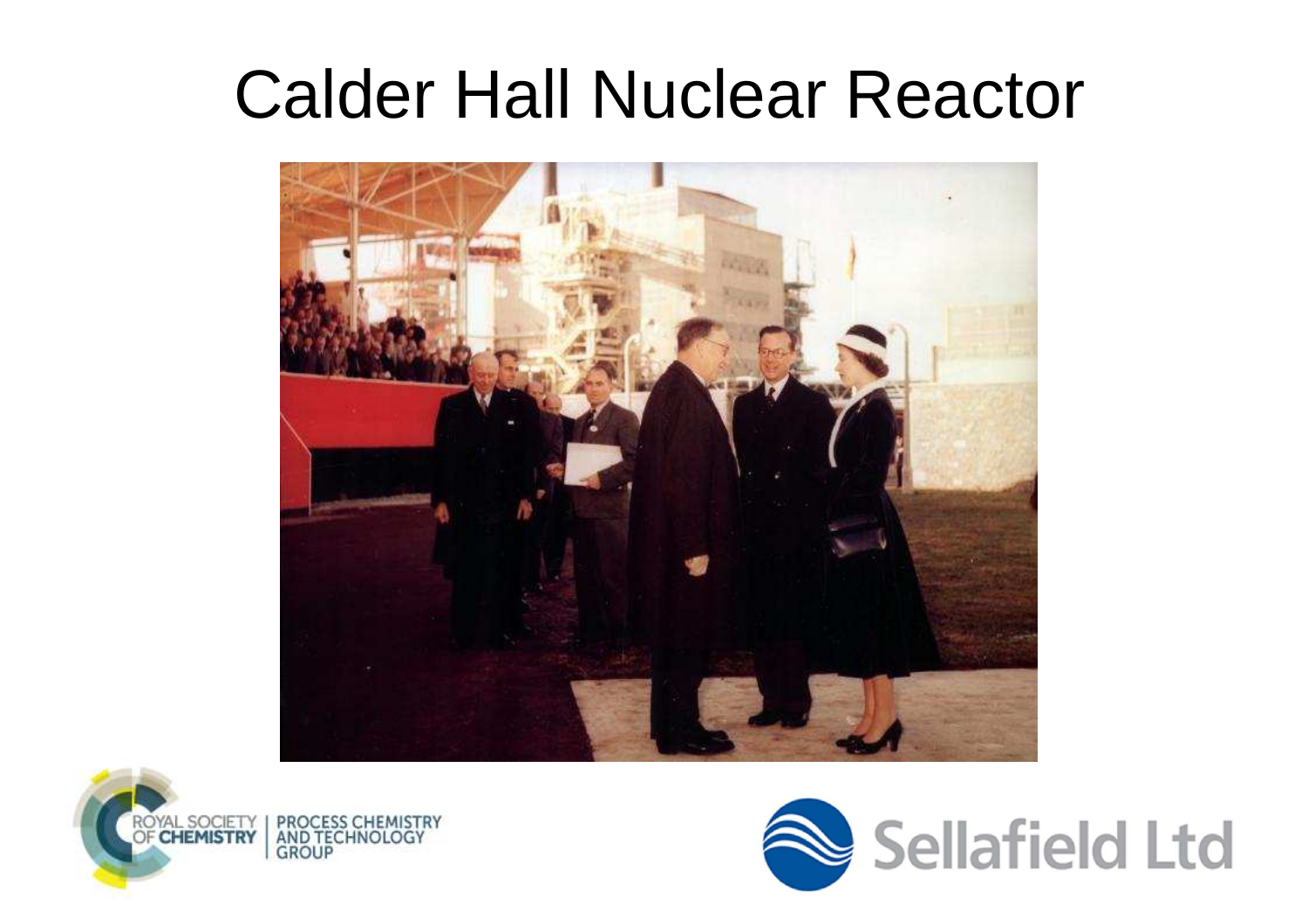# **Challenges**

- Completion of Reprocessing of Oxide Fuel 2019
- Completion of Reprocessing of Magnox Fuel 2021
- Post Operational Clean Out
- Waste Management Challenges
- Retrieval and Treatment of Legacy Wastes
- •Decommissioning & Remediation
- Over-arching requirements
	- Safety in ongoing operations –
	- Reducing hazards from redundant facilities
	- – Progressive reduction in liabilities
		- Efficiency Improvements



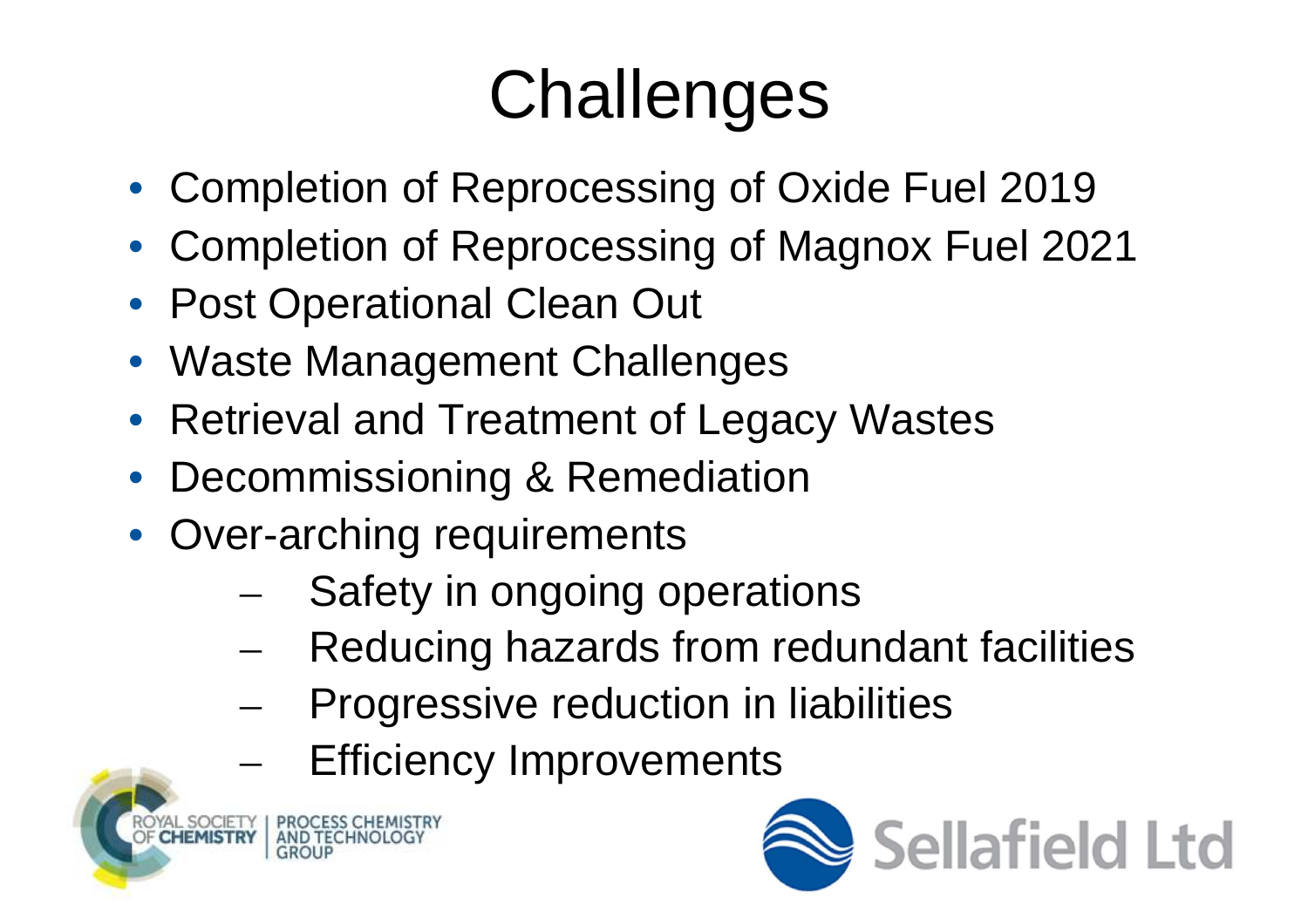## Post Operational Clean Out

- POCO (Post Operational Clean Out) is the process that takes place when a nuclear plant has reached the end of its operating life and is the final phase in a plant's operating life before decommissioning begins.
- The aim of POCO at Sellafield is to reduce the risk and hazard in a facility by safely removing the nuclear and chemotoxic inventory and, ultimately, reducing the lifetime costs of the redundant plants.







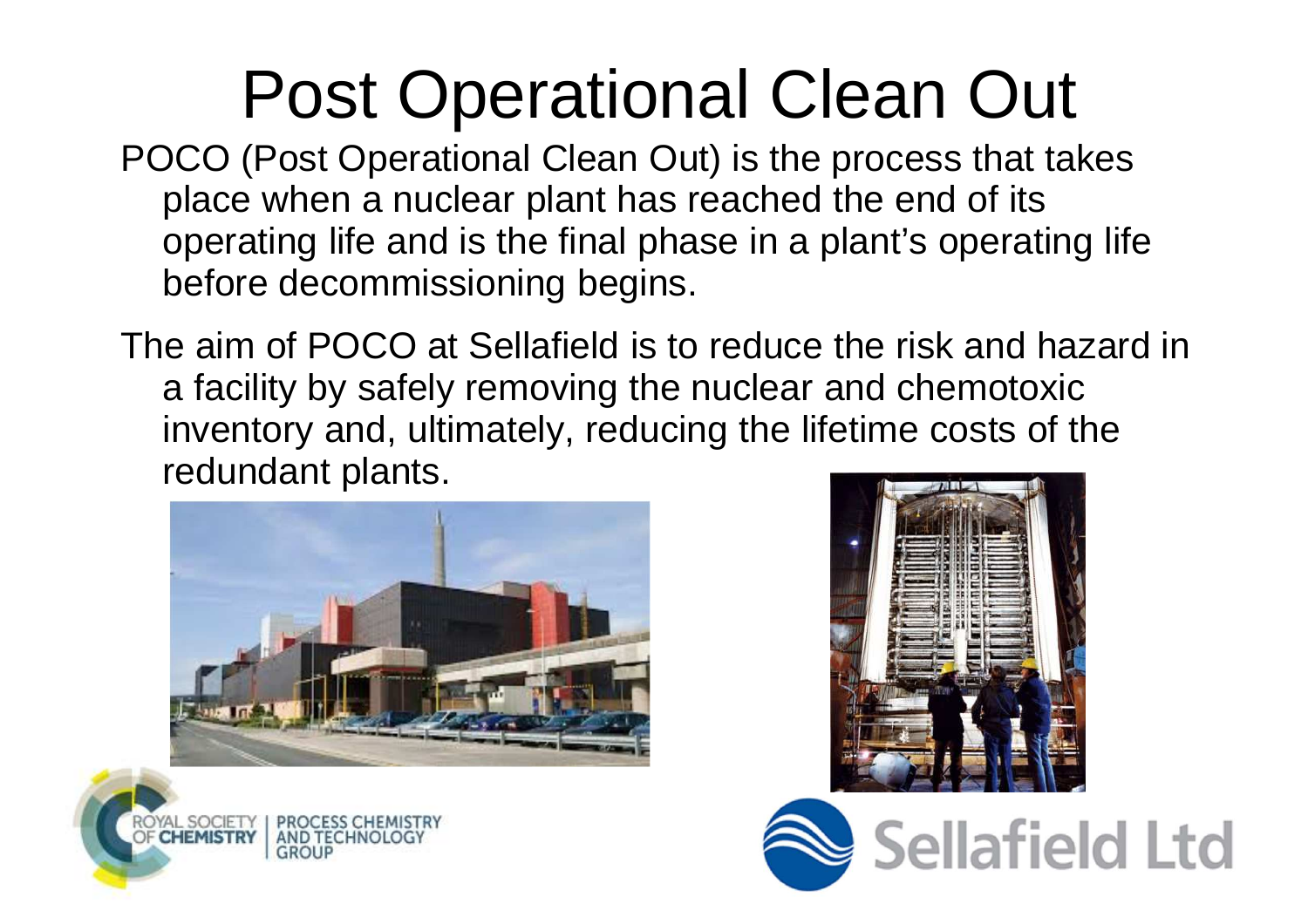# Waste Management Challenges

What wastes do we have at Sellafield?

High Level, Intermediate Level and Low Level Wastes

When will they arise?

Historic, current and future

Characterisation, forecasting, records, modelling

What new capabilities do we need?







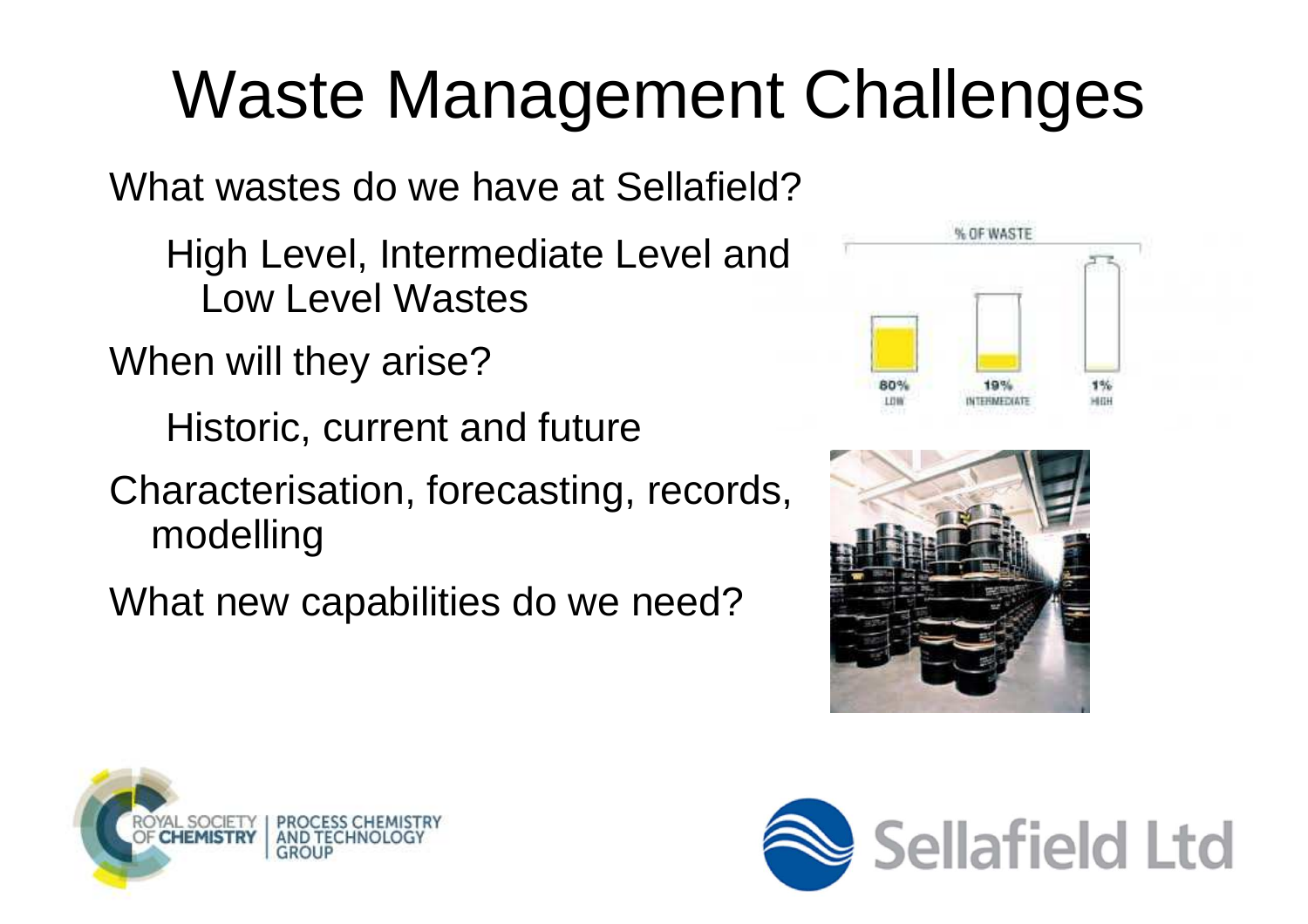#### Retrievals & Treatment of Legacy Waste

- Retrieval of legacy wastes and conversion to forms for safe storage
	- Largely cladding, residues  $\bullet$ and nuclear waste
	- In ponds and silos  $\bullet$
- $\bullet$ **Challenges** 
	- $\bullet$ Characterising the waste
	- $\bullet$ Hydrogen generation
	- Potential for adverse  $\bullet$ reactions during retrieval
	- $\bullet$ Liquid and aerial







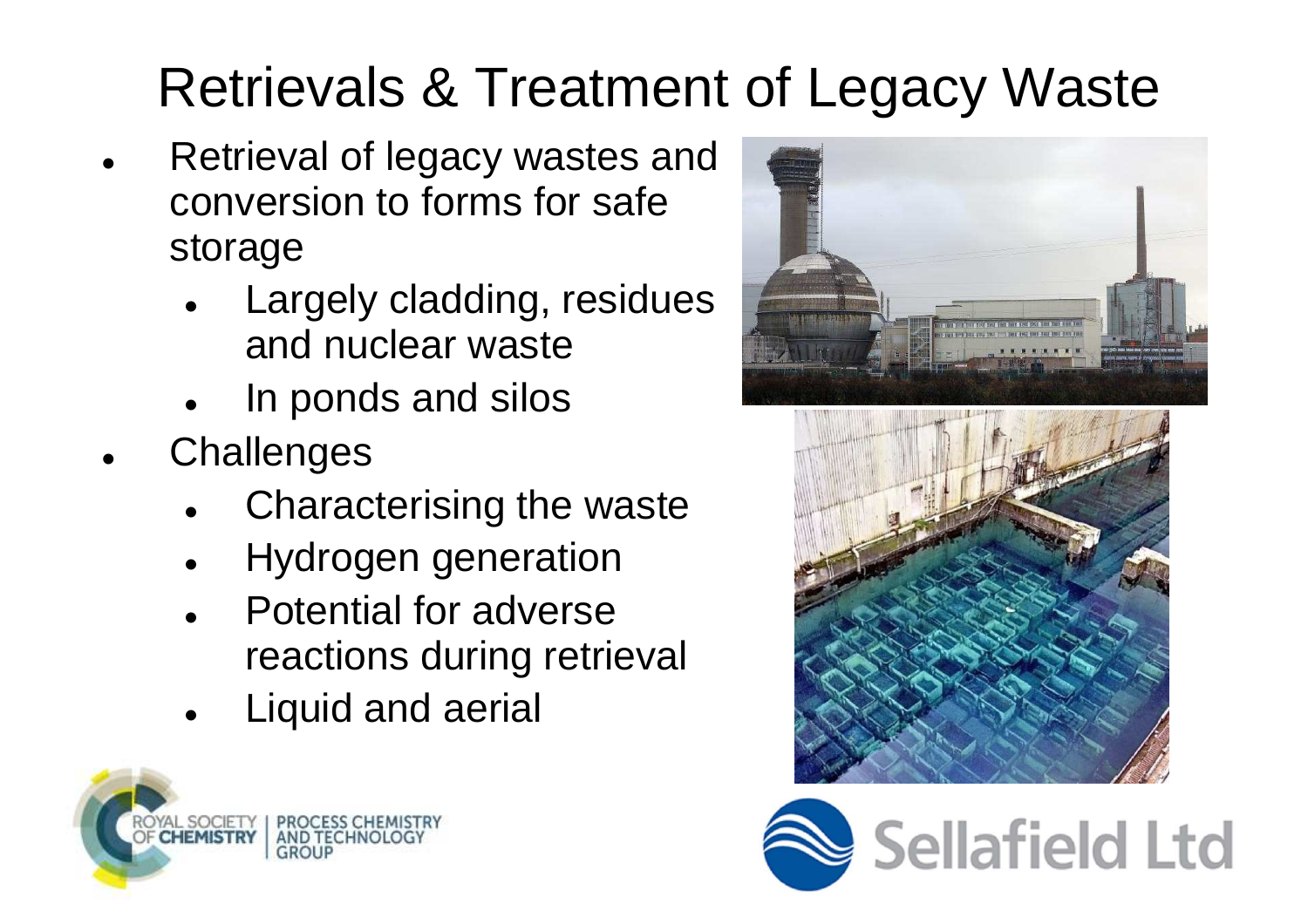# Decommissioning

- $\bullet$  Decommissioning
	- Where a nuclear facility, at the  $\bullet$ end of its life, is taken permanently out of service and its site made available for other purposes



 $\bullet$ **Liabilities** 

SOCIETY

**PROCESS CHEMISTRY** 

AND TECHNOLOG

● The costs involved in decommissioning; the long term management, storage and final disposal of waste materials and spent fuel ; and the environmental remediation of nuclear sites



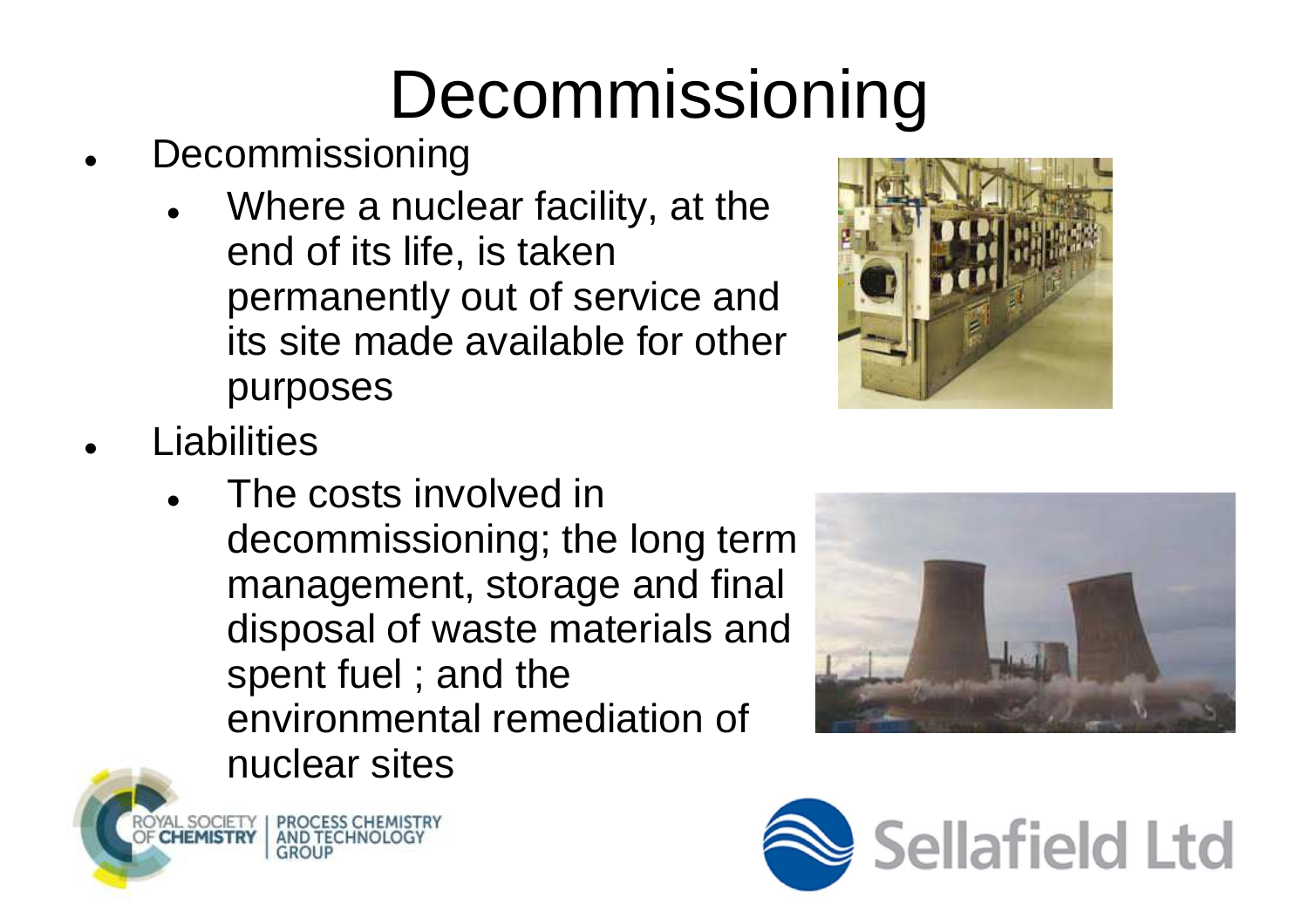# Remediation

Definition of Remediation

- Environmental Protection Act 1990 (central 0 component of the definition)
	- 0 The doing of any works, the carrying out of any operations or the taking of any steps in relation to any such land or waters for purpose:
	- 0 of preventing or minimising, or remedying or mitigating the effects of, any significant harm, orany pollution of controlled waters, by reason of which the contaminated land is such land; or
	- 0 of restoring the land or waters to their former



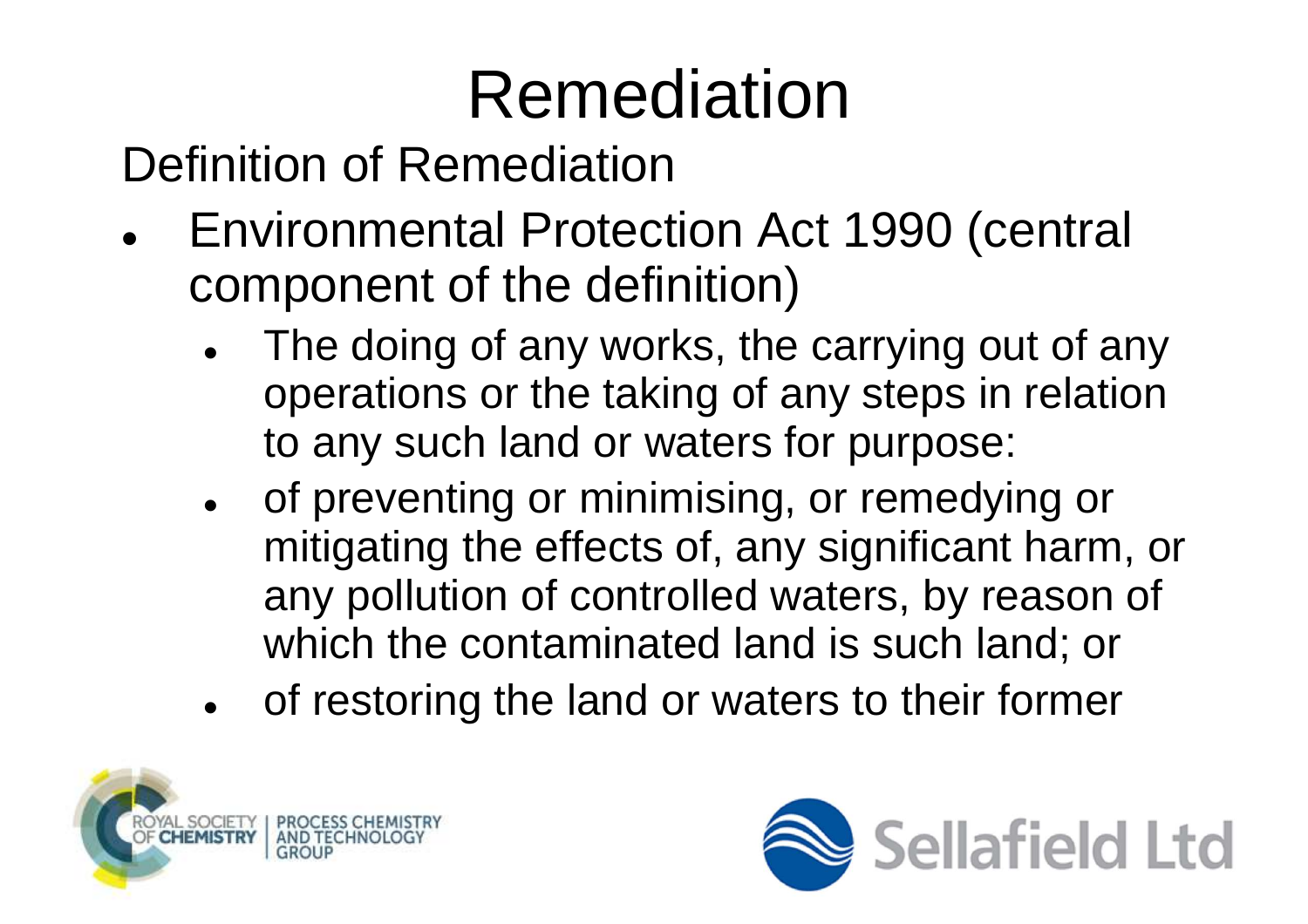#### Timescales





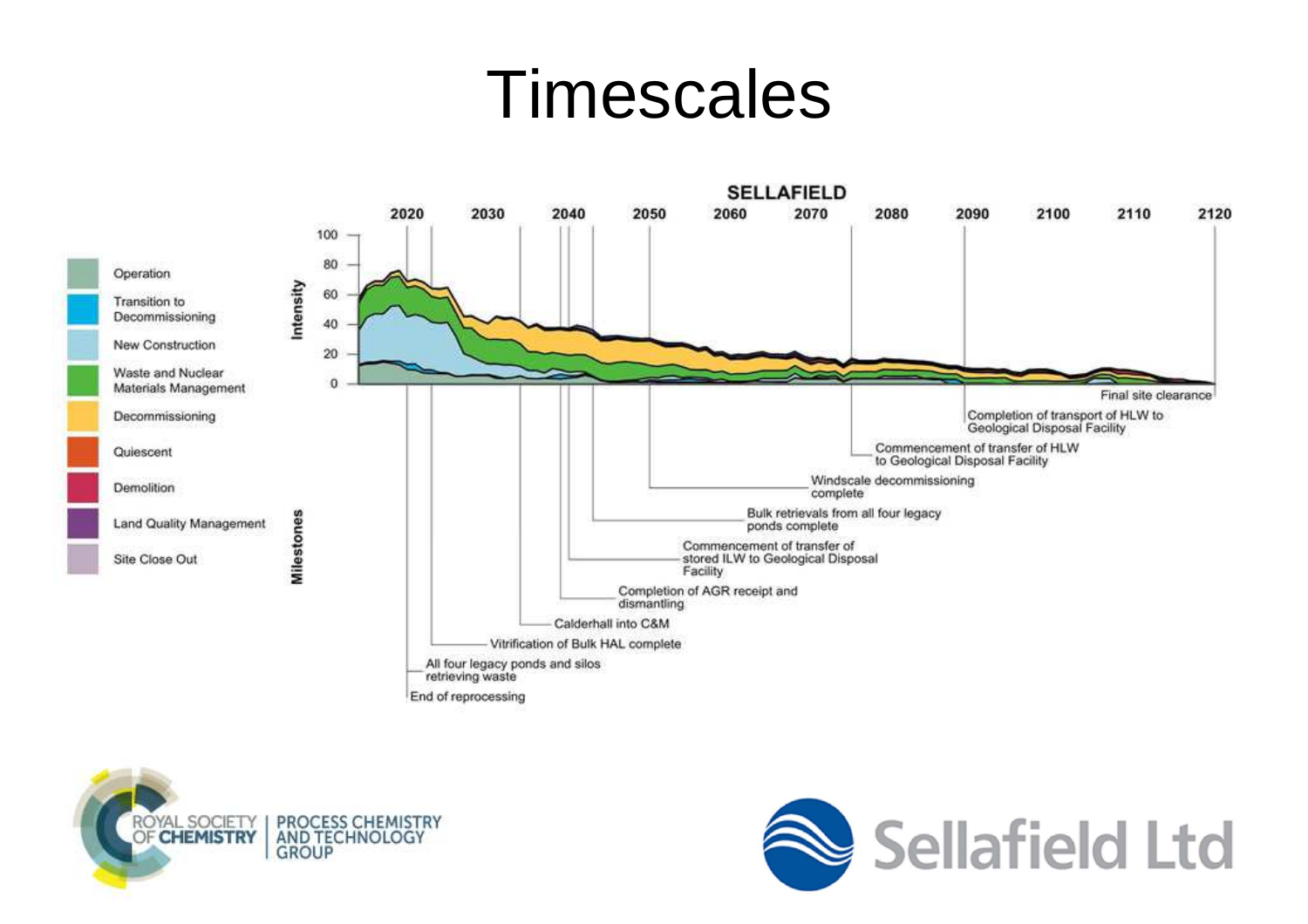## Acknowledgements

Thank you for your attention

- $\bullet$ Sellafield Limited
- National Nuclear Laboratories
- $\bullet$ Nuclear Decommissioning Authority